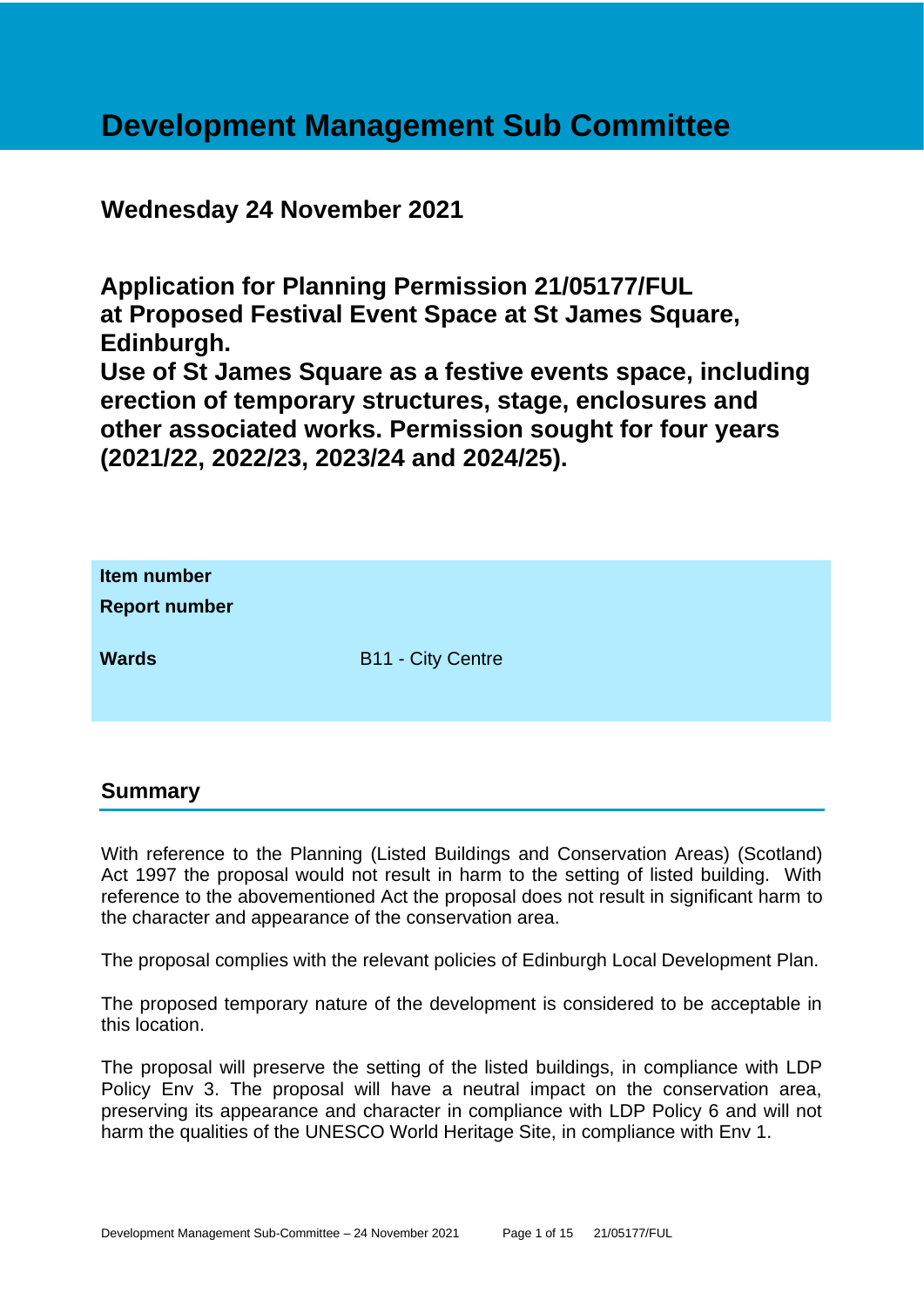The proposal will not result in an unreasonable loss of neighbouring amenity, and subject to the recommended conditions is in compliance with LDP Policy Des 5.

There are no material considerations that outweigh this conclusion.

It is therefore recommended that the application be granted.

## **Links**

| <b>Policies and guidance for</b> | HES, HESCON, HESSET, LDPP, LEN01, LEN03, |
|----------------------------------|------------------------------------------|
| this application                 | LEN06, CRPNEW, LDES05, LRET07,           |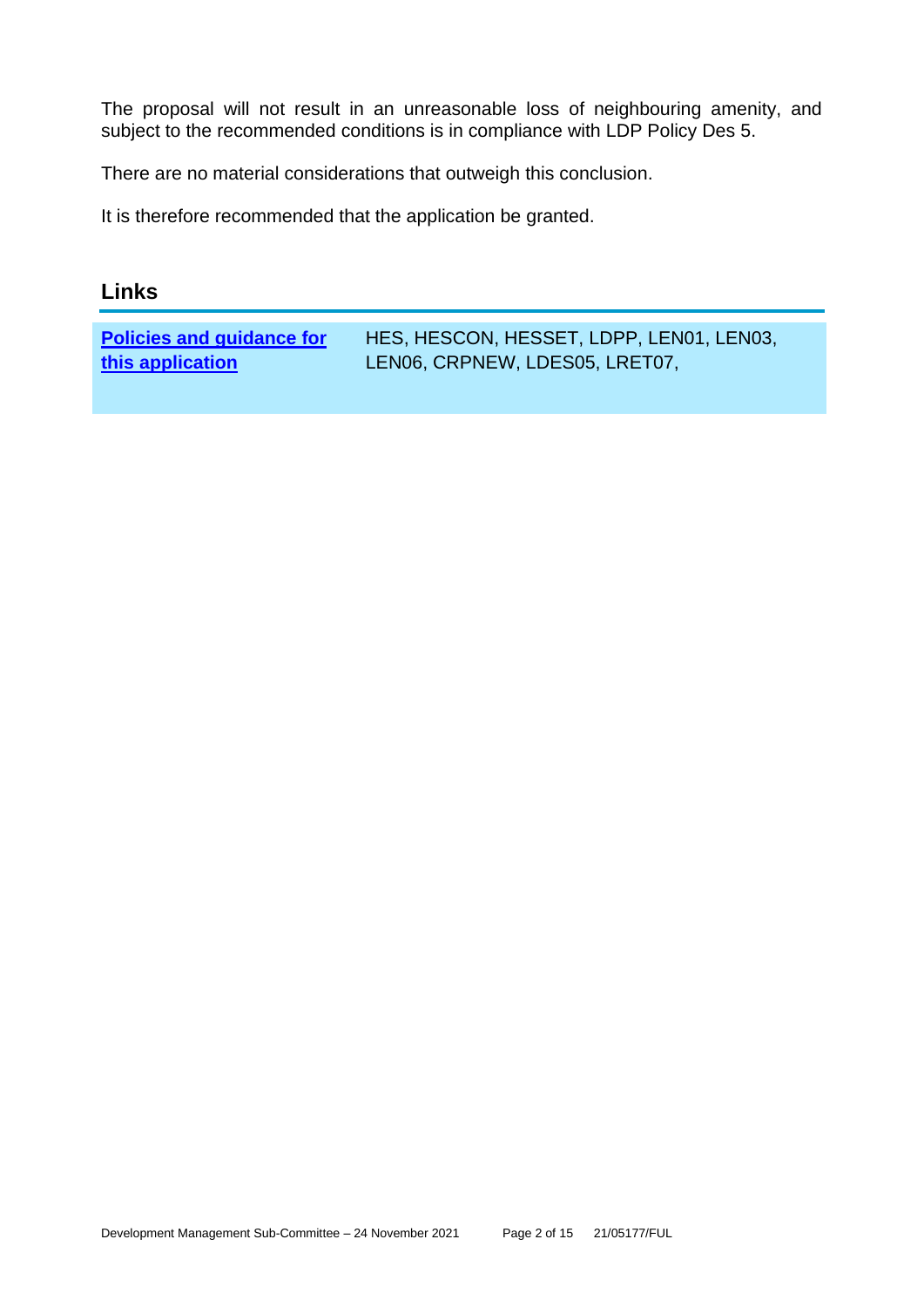# **Report**

**Application for Planning Permission 21/05177/FUL at Proposed Festival Event Space at St James Square, Edinburgh. Use of St James Square as a festive events space, including** 

**erection of temporary structures, stage, enclosures and other associated works. Permission sought for four years (2021/22, 2022/23, 2023/24 and 2024/25).**

#### **Recommendations**

**1.1** It is recommended that this application be Granted subject to the details below.

# **Background**

#### **2.1 Site description**

The site comprises the central portion of St James Square, an external space of the new St James Quarter development- a retail and leisure led development in the city centre that surrounds the majority of the square on the northern and eastern sides.

The B- Listed 27-31 James Craig Walk (Ref: LB30026) forms the southern side of the square and is currently being redeveloped as part of the wider St James Quarter Development.

The four storey and attic A-Listed tenements at 23-26 St James Square (Ref: LB29728) are located to the west of the square.

The site is located within the Old and New Towns of Edinburgh World Heritage Site. This application site is located within the New Town Conservation Area.

#### **2.2 Site History**

There is no relevant planning history for this site.

### **Main report**

#### **3.1 Description of the Proposal**

The application seeks temporary permission for the use of St James Square as a festive events space.

The proposal involves the erection of temporary structures, including a tented bar area, timber cabins/huts for seating and timber perimeter fencing enclosing the area.

Permission has been sought for four years (2021/22, 2022/23, 2023/24 and 2024/25).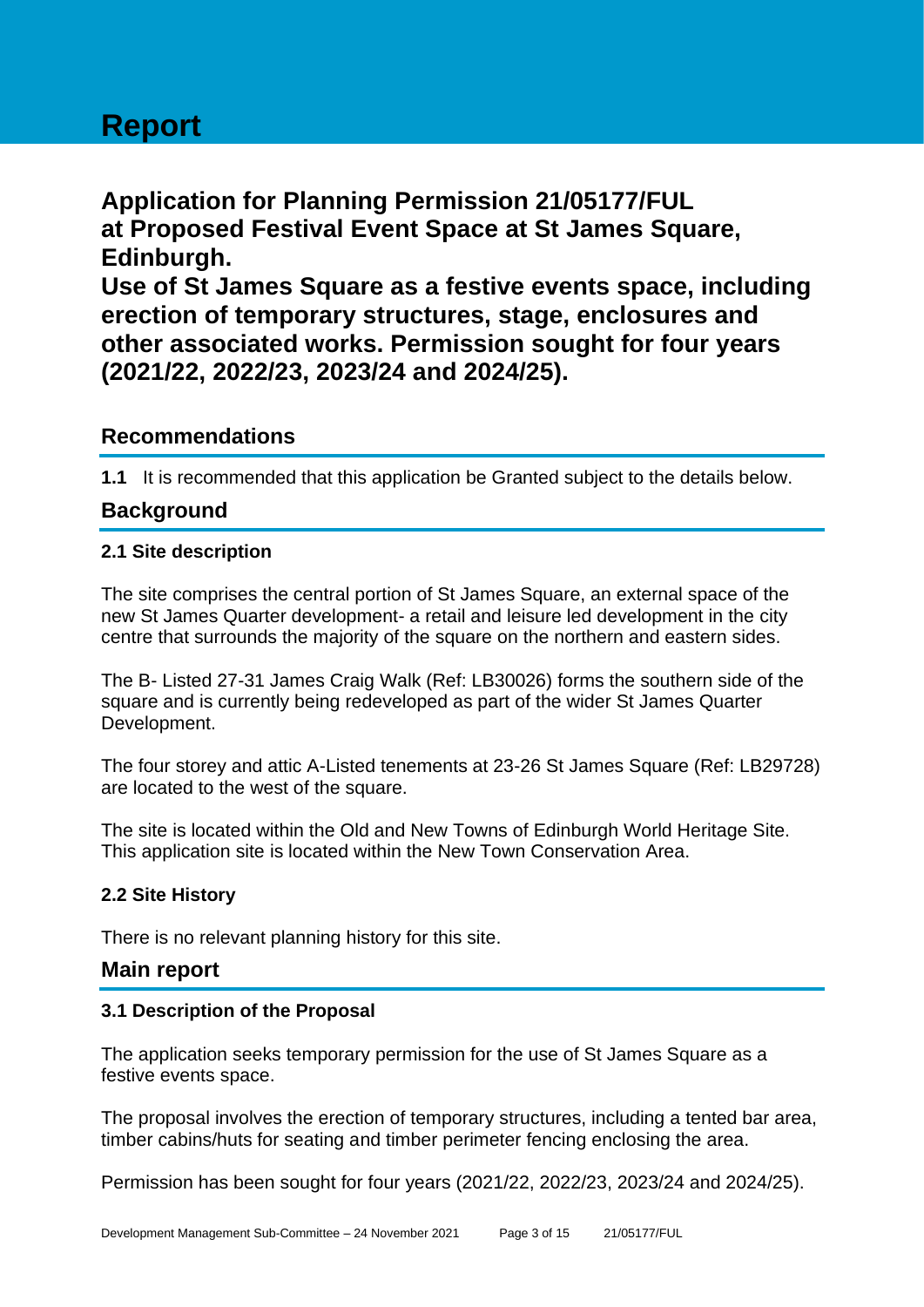The proposed operating dates for the first year are to be set up in week of November, operating until week one of January 2022, with the take down in the same week. The same arrangements are proposed for the following years.

The site capacity will be for 250 visitors, divided between the huts and tented bar area. Operational hours will be 11am to 11pm, with live music until 10pm.

During set up and take down the site is accessed via Elder Street. During the operational phase, the existing St James Quarter service yard and facilities are to be utilised.

Waste and recycling will be processed via existing St James Quarter management facilities.

#### **3.2 Determining Issues**

Section 25 of the Town and Country Planning (Scotland) Act 1997 states - Where, in making any determination under the planning Acts, regard is to be had to the development plan, the determination shall be made in accordance with the plan unless material considerations indicate otherwise.

Section 59 of the Planning (Listed Buildings and Conservation Areas) (Scotland) Act 1997 states that in considering whether to grant planning permission for development which affects a listed building or its setting, a planning authority shall have special regard to the desirability of preserving the building or its setting or any features of special architectural or historic interest which it possesses.

Section 64 of the Planning (Listed Buildings and Conservation Areas) (Scotland) Act 1997 states - special attention shall be paid to the desirability of preserving or enhancing the character or appearance of the conservation area.

Do the proposals comply with the development plan?

If the proposals do comply with the development plan, are there any compelling reasons for not approving them?

If the proposals do not comply with the development plan, are there any compelling reasons for approving them?

#### **3.3 Assessment**

To address these determining issues, the Committee needs to consider whether:

- a) the proposal will preserve the setting of the listed building, will harm the qualities of the UNESCO World Heritage Site, and whether the proposal will adversely affect the character and appearance of the conservation area;
- b) the proposal is acceptable in principle;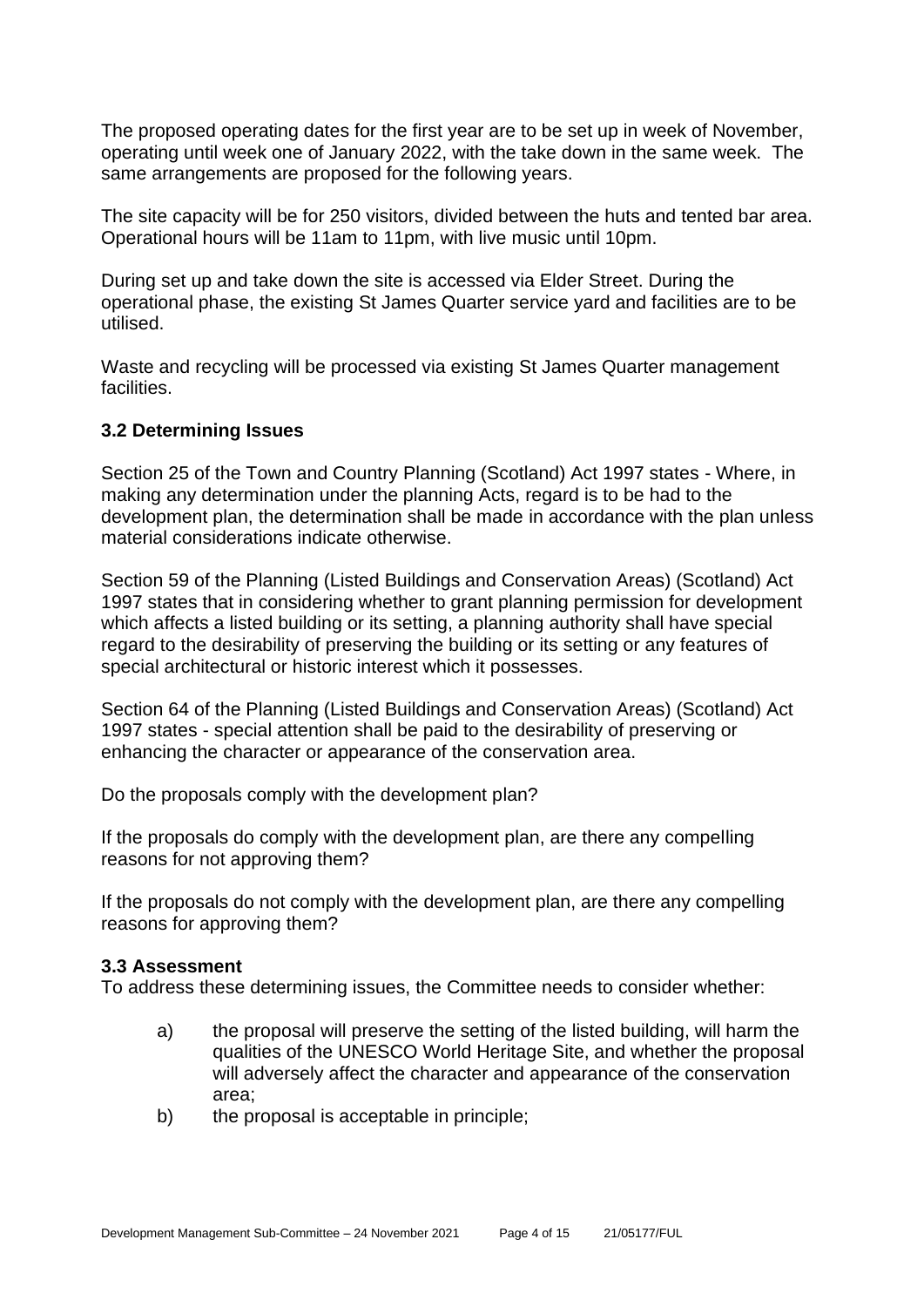- c) will result in an unreasonable loss of neighbouring amenity;
- d) the proposal will have any road safety implications;
- e) the proposal impacts on equalities and human rights are acceptable and
- f) any comments received are addressed.

#### a) Impact on the setting of the listed building, World Heritage Site and Conservation Area

#### **Impact on the setting of the listed building**

Section 59 (1) of the Planning (Listed Building and Conservation Areas) (Scotland) Act 1997 states: "In considering whether to grant planning permission for development which affects a listed building or its setting, a planning authority or the Secretary of State, as the case may be, shall have special regard to the desirability of preserving the building or its setting or any features of special architectural or historic interest which it possesses."

The Courts have clarified that Section 59(1) means that there is a strong presumption against granting planning permission for development which would harm a listed building or its setting. If engaged, the presumption can only be rebutted if the proposals would result in significant public interest advantages which can only be delivered at the scheme's proposed location.

Historic Environment Scotland's Managing Change guidance on Setting gives guidance on when proposals impact the setting of listed buildings.

LDP Policy Env 3 (Listed Buildings- Setting) states that Development within the curtilage or affecting the setting of a listed building will be permitted only if not detrimental to the architectural character, appearance or historic interest of the building, or to its setting.

The proposal sits within the urban context of the surrounding modern St James Quarter development, including the contemporary hotel development to the east. Given the transient nature of the installations, along with their scale and positioning within the context of the developed square, the proposed festive space will not be to the detriment of the character or appearance of the nearby listed buildings and will continue to preserve their historical setting.

With reference to the Planning (Listed Buildings and Conservation Areas) (Scotland) Act 1997 the proposal would not result in harm to the setting of listed building. The proposal will not diminish the building's historical interest, in compliance with LDP Policy Env 3 and Managing Change guidance.

#### **Impact on the UNESCO World Heritage Site**

LDP Policy Env 1 states Development which would harm the qualities which justified the inscription of the Old and New Towns of Edinburgh as World Heritage Sites or would have a detrimental impact on a Site's setting will not be permitted. This policy requires development to respect and protect the outstanding universal values of the World Heritage Sites and their settings.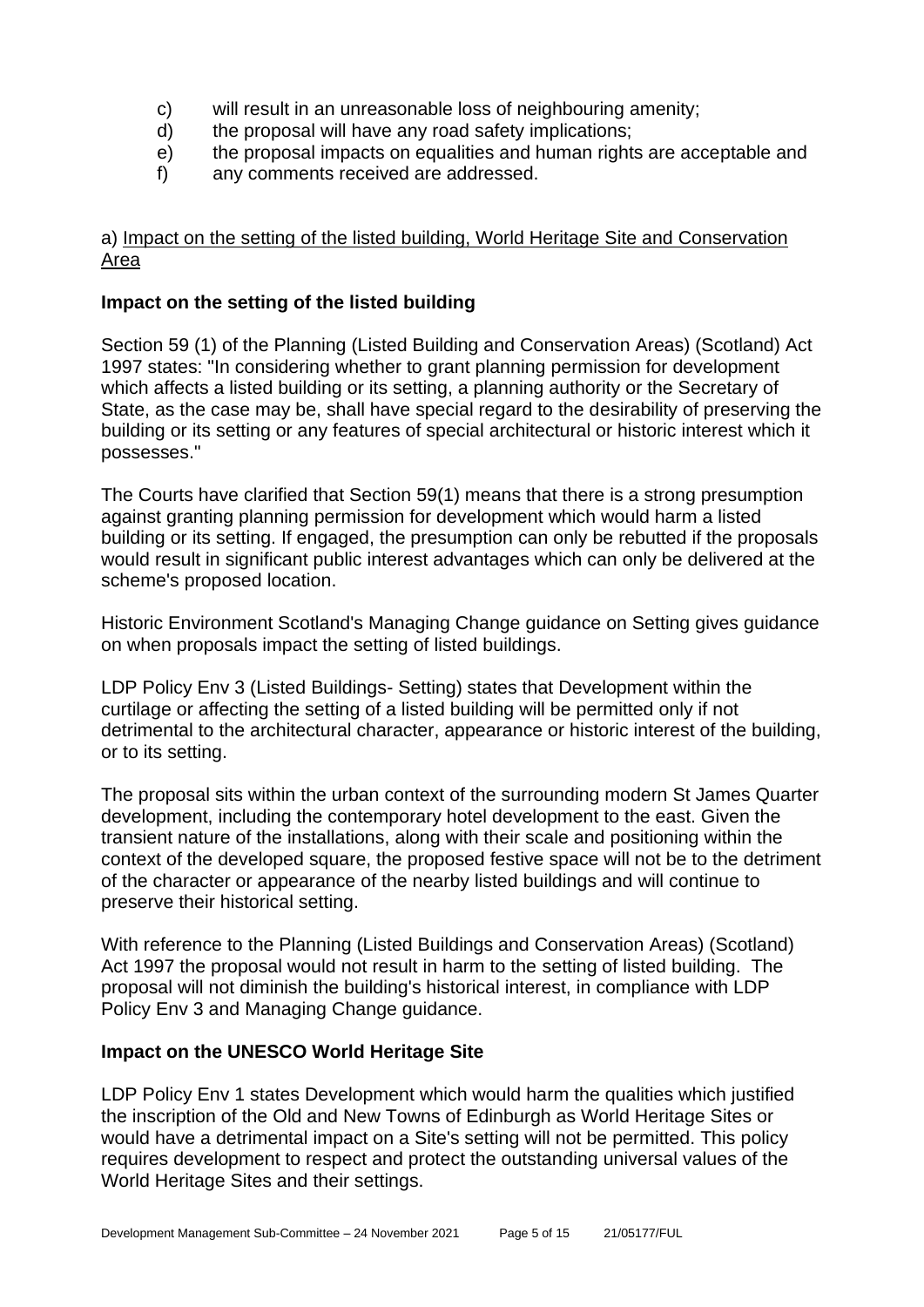Setting may include sites in the immediate vicinity, viewpoints identified in the key views study and prominent landscape features throughout the city.

The inscription reasons are set out in the Edinburgh World Heritage Site Management Plan as follows:

The Old and New Towns of Edinburgh World Heritage Site (WHS) met two criteria -

Criterion (ii) - Have exerted great influence, over a span of time or within a cultural area of the world, on developments in architecture, monumental arts, or town planning and landscape design. The successive planned extensions of the New Town, and the high quality of its architecture, set standards for Scotland and beyond, and exerted a major influence on the development of urban architecture and town planning throughout Europe, in the 18th and 19th centuries.

Criterion (iv) - Be an outstanding example of a type of building or architectural ensemble or landscape which illustrates (a) significant stage(s) in human history.

Due to the temporary nature and the size, scale and design of the proposed structures it is considered that there would not be an adverse impact on the setting of the World Heritage Site.

The proposal will not have an impact on the outstanding universal value and the reasons for inscription in compliance with policy Env 1.

#### **Impact on Conservation Area**

Section 64 (1) of the Planning (Listed Building and Conservation Areas) (Scotland) Act 1997 states: "special attention shall be paid to the desirability of preserving or enhancing the character or appearance of that area."

The Courts have clarified that Section 64 means that there is a strong presumption against granting planning permission for development which would conflict with the objective of preserving or enhancing the character or appearance of the conservation area. If engaged, the presumption can only be rebutted if the proposals would result in significant public interest advantages which can only be delivered at the scheme's proposed location.

LDP Policy Env 6 (Conservation Areas - Development) supports development within a conservation area or affecting its setting which preserves or enhances the special character and appearance of the conservation area and is consistent with the relevant character appraisal, preserves trees, hedges, boundary walls, railings, paving and other features which contribute positively to the character and demonstrates high standards of design and utilises materials appropriate to the historic environment.

The New Town Conservation Area Character Appraisal states that the area is typified by the formal plan layout, spacious stone built terraces, broad streets and an overall classical elegance. The buildings are of a generally consistent three storey and basement scale, with some four- storey corner and central pavilions.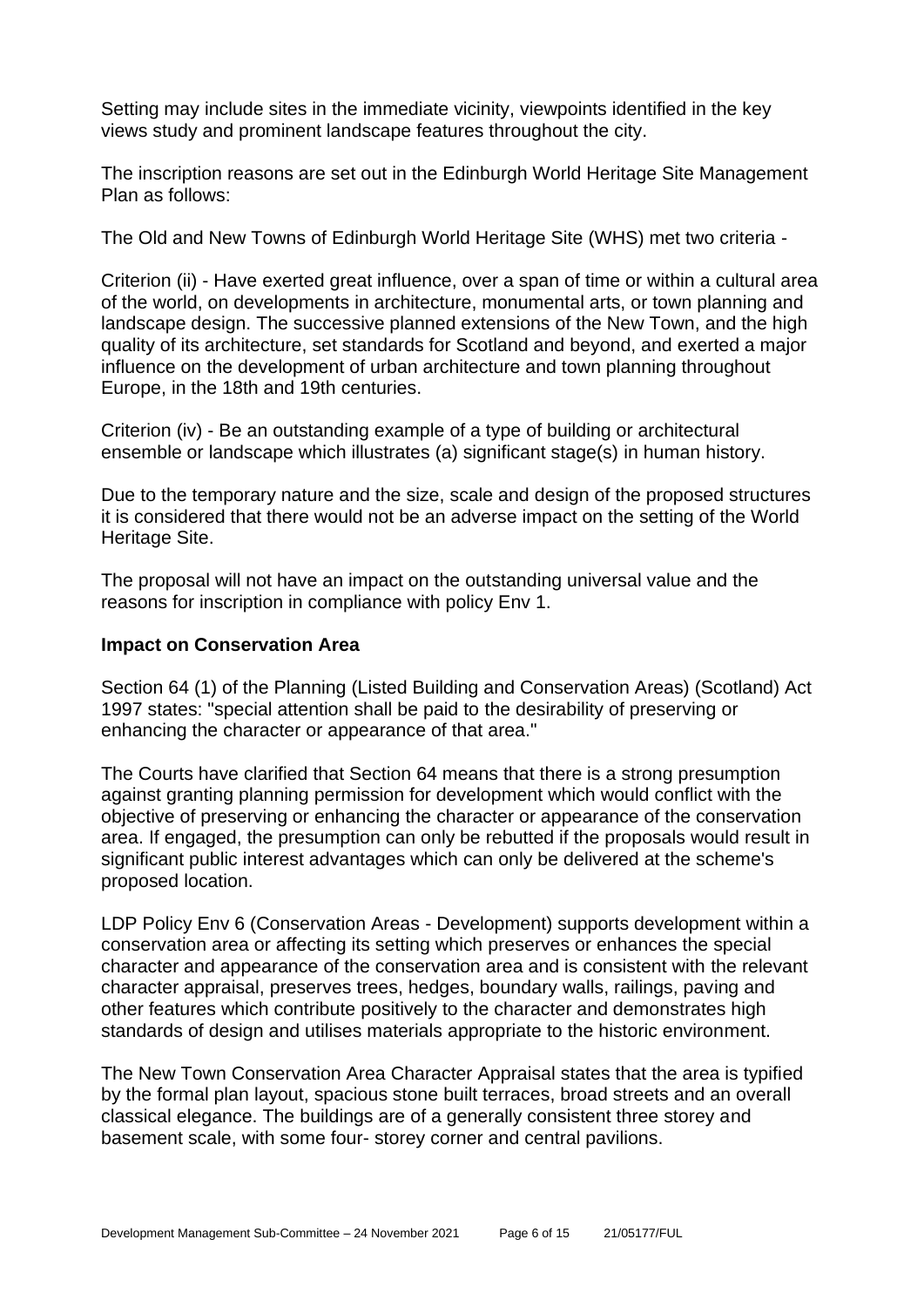The temporary nature of the structure is a material factor in the assessment of any impact on the character or appearance of the conservation area. The structure will be set within the context of the wider contemporary development and will not impact on the skyline. The proposals preserve the character and appearance the New Town Conservation Area in compliance with policy Env 6.

With reference to the Planning (Listed Buildings and Conservation Areas) (Scotland) Act 1997 the proposal would not result in harm to the setting of the conservation area. The proposal will have minimal impact on the character and appearance of the conservation area, preserving its special interest, in compliance with LDP Policy Env 6.

#### b) Principle of Development

Policy Ret 7 Entertainment and Leisure Developments - Preferred Locations states:

Planning permission will be granted for high quality, well designed arts, leisure and entertainment facilities and visitor attractions in the City Centre, at Leith and Granton Waterfront and in a town centre, provided:

- a) The proposal can be integrated satisfactorily into its surroundings with attractive frontages to a high quality of design that safeguards existing character;
- b) The proposal is compatible with surrounding uses and will not lead to a significant increase in noise, disturbance and on- street activity at unsocial hours to the detriment of living conditions for nearby residents;
- c) The development will be easily accessible by public transport, foot and cycle.

The site is located within the city centre as defined in the Local Development Plan. The principle of leisure and entertainment provision is generally accepted within this area. The temporary nature and positioning of the installations ensures the proposal will integrate adequately into its surroundings. Criteria b) and c) are considered below.

The principle of the use of the site is acceptable given the temporary nature of the proposal.

#### c) Residential Amenity

LDP Policy Des 5 seeks to ensure that the amenity of neighbouring residents is not adversely affected by development.

There are existing flatted residential properties located to the west of the proposed festive space, along with future units along St James Walk which is currently being developed.

Operating hours are proposed 11am to 11pm, with live music restricted to 10pm.

Environmental Protection were consulted on the proposal and whilst they have not objected to the proposal, it is recommended that the application be limited to a oneyear period to allow any potential impact in respect to noise disturbance to be monitored during this period and taken into consideration for any future application submitted in order to extend the permission to cover years 2-4.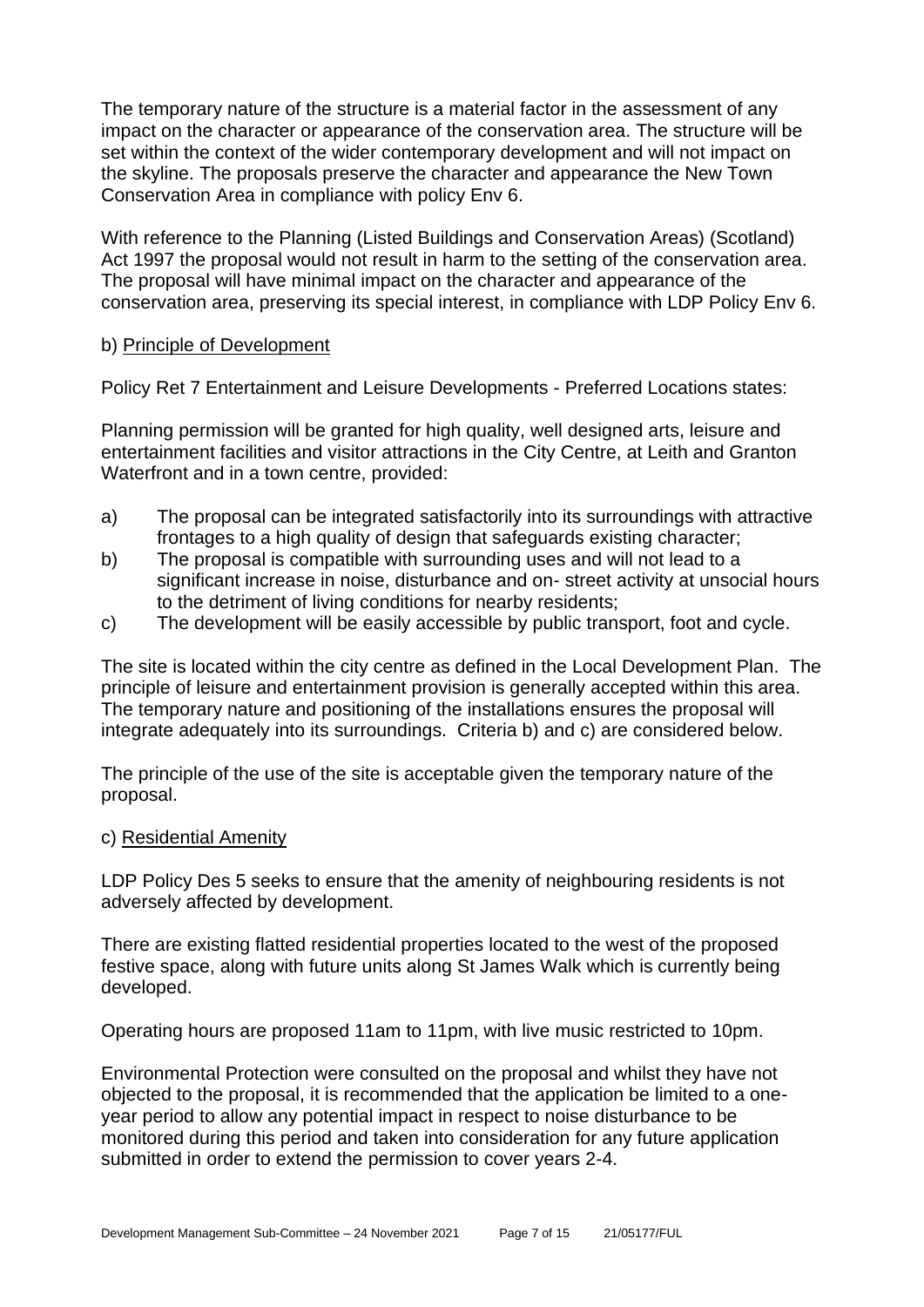This is a city centre location with a substantial pedestrian footfall and where on-street activity at ground level currently exists. However, the proposed mitigative measures in the form of restricting the consent to allow any impact to be monitored and addressed is considered reasonable in this instance to ensure the proposal will not be to the detriment of residential amenity.

Given the location and site context, the proposal should not result in an increase in noise that is sufficient enough to result in a harmful impact upon neighbouring residential amenity. The proposal is therefore in line with the objectives of LDP Des 5.

#### d) Road Safety and Parking

The proposal is located within a central location and no additional parking will be provided for the event. Parking, including disabled parking provision is located within the St James Centre Car Park, with drop off at Elder Street.

The site is considered to be in an accessible location with good transport links.

The 2m zone has been retained to allow emergency service vehicle access.

A number of the operational matters would be covered by licensing/permits.

#### e) Equalities and human rights

The application has been assessed in terms of equalities and human rights. No issues have been identified.

#### f) Public Comments

18 letters of objections were received in relation to the proposal. 16 of these object to the proposal and two of them raise neutral comments.

#### **Material considerations**

- − Impact on New Town Conservation Area- addressed in Section 3.3a;
- − Impact upon listed buildings- addressed in Section 3.3a;
- − Impact upon UNESCO World Heritage Site- addressed in Section 3.3a;
- − Appearance- addressed in Section 3.3a;
- − Noise- addressed in Section 3.3c;
- − Parking and Congestion- addressed in Section 3.3d;
- − Fire safety and access- addressed in Section 3.3d;
- − Time period of 4 years and request that it be reduced to 2 years- addressed in Section 3.3b and c; and
- − Inaccurate drawings uploaded. This matter was resolved and the correct drawings available to view.

#### **Non-material considerations**

- − Litter- this is not a matter controlled by planning legislation;
- − Construction Noise relating to ongoing works at St James- this is not a matter controlled by planning legislation;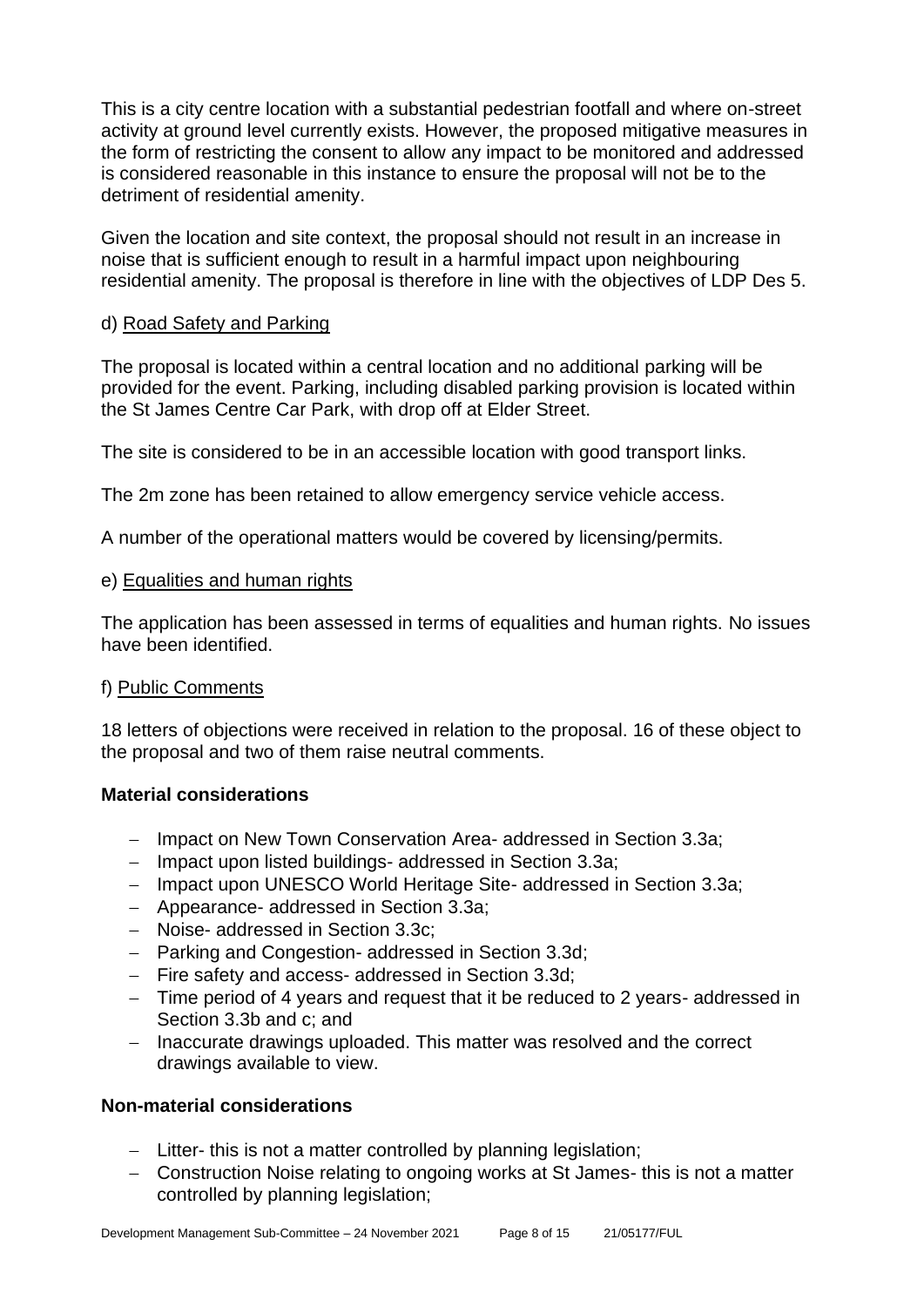- − Lack of toilets- toilet facilities, including disabled toilets, are available within the St James Centre.
- − Public safety and various concerns about flammability of materials, construction flaws and safety concerns relating to hoarding and numbers of patrons in each ski hut- these are not matters controlled by planning legislation;
- − Concern that structure is being advertised and erected in advance of planning application - retrospective planning permission is included in the Planning Act;
- − Lack of consultation and time to comment notification was carried out in line with development management legislation and sufficient time allowed for comments to be submitted and
- − Comments relating to prices of products and services.

#### **Support**

− 2m buffer retained for access.

#### **Conclusion**

With reference to the Planning (Listed Buildings and Conservation Areas) (Scotland) Act 1997 the proposal would not result in harm to the setting of listed building. With reference to the abovementioned Act the proposal does not result in significant harm to the character and appearance of the conservation area.

The proposal complies with the relevant policies of Edinburgh Local Development Plan.

The proposed temporary nature of the development is considered to be acceptable in this location.

The proposal will preserve the setting of the listed buildings, in compliance with LDP Policy Env 3. The proposal will have a neutral impact on the conservation area, preserving its appearance and character in compliance with LDP Policy 6 and will not harm the qualities of the UNESCO World Heritage Site, in compliance with Env 1.

The proposal will not result in an unreasonable loss of neighbouring amenity, and subject to the recommended condition is in compliance with LDP Policy Des 5.

There are no material considerations that outweigh this conclusion.

It is therefore recommended that the application be granted.

It is recommended that this application be Granted subject to the details below.

#### **3.4 Conditions/reasons/informatives**

#### **Conditions**:-

1. Notwithstanding the approved plans, permission is hereby granted for a restricted period as follows: Development hereby granted shall only be operational from 24th November 2021 to 3rd January 2022 inclusive, and all structures shall be removed from the site by 10th January 2022.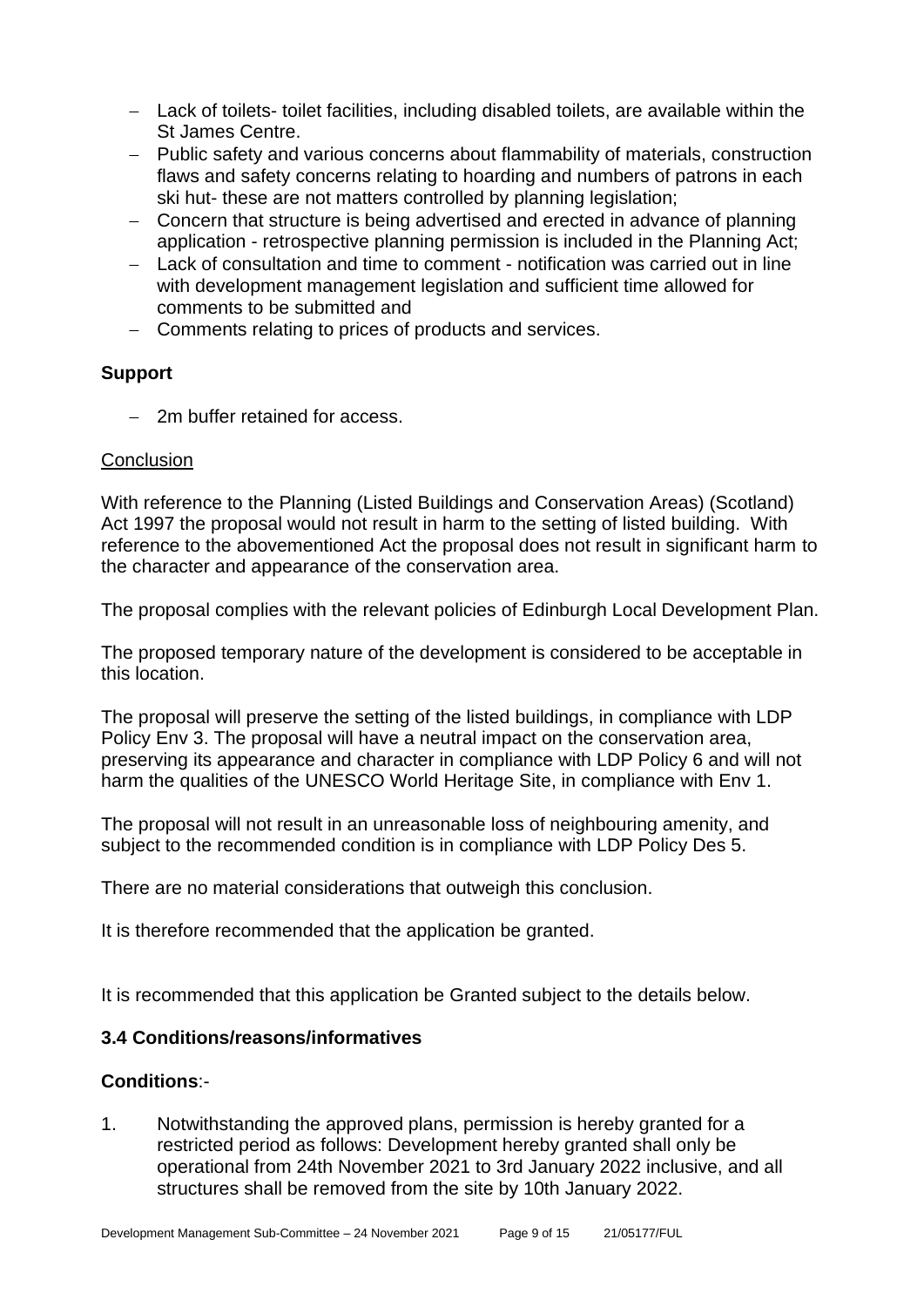#### **Reasons**:-

1. In the interests of neighbouring amenity.

#### **Informatives**

It should be noted that:

- 1. No development shall take place on the site until a 'Notice of Initiation of Development' has been submitted to the Council stating the intended date on which the development is to commence. Failure to do so constitutes a breach of planning control, under Section 123(1) of the Town and Country Planning (Scotland) Act 1997.
- 2. As soon as practicable upon the completion of the development of the site, as authorised in the associated grant of permission, a 'Notice of Completion of Development' must be given, in writing to the Council.

#### **Financial impact**

#### **4.1 The financial impact has been assessed as follows:**

There are no financial implications to the Council.

#### **Risk, Policy, compliance and governance impact**

**5.1** Provided planning applications are determined in accordance with statutory legislation, the level of risk is low.

#### **Equalities impact**

#### **6.1 The equalities impact has been assessed as follows:**

The application has been assessed and has no impact in terms of equalities or human rights.

#### **Sustainability impact**

#### **7.1 The sustainability impact has been assessed as follows:**

This application is not subject to the sustainability requirements of the Edinburgh Design Guidance.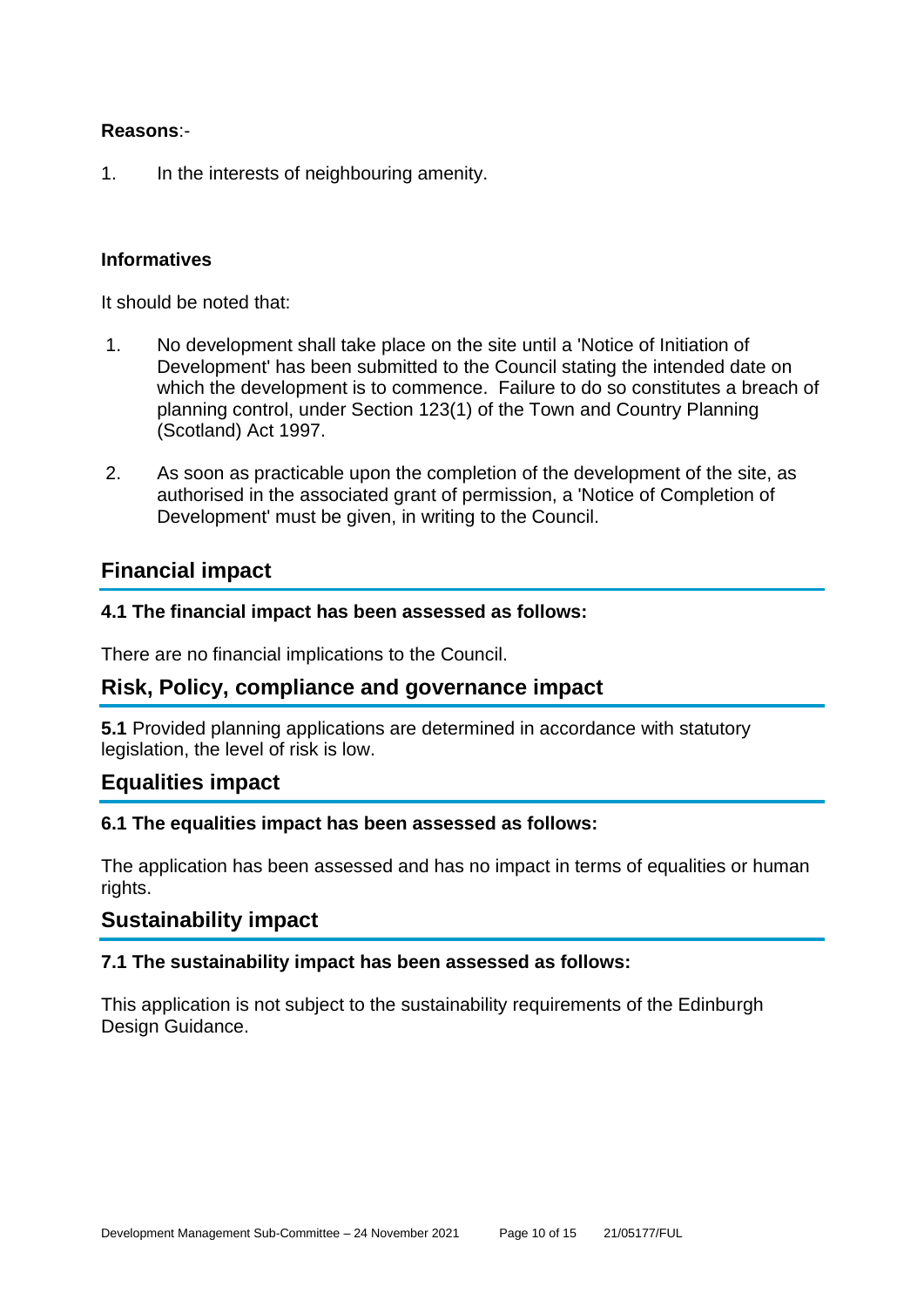# **Consultation and engagement**

#### **8.1 Pre-Application Process**

Pre-application discussions took place on this application.

#### **8.2 Publicity summary of representations and Community Council comments**

18 letters of representation have been received in relation to the proposal. 16 of these letters were submitted in objection to the proposal along with two neutral comments.

#### **Background reading/external references**

- To view details of the application go to
- [Planning and Building Standards online services](https://citydev-portal.edinburgh.gov.uk/idoxpa-web/search.do?action=simple&searchType=Application)
- [Planning guidelines](http://www.edinburgh.gov.uk/planningguidelines)
- [Conservation Area Character Appraisals](http://www.edinburgh.gov.uk/characterappraisals)
- [Edinburgh Local Development Plan](http://www.edinburgh.gov.uk/localdevelopmentplan)
- **[Scottish Planning](http://www.scotland.gov.uk/Topics/Built-Environment/planning/Policy) Policy**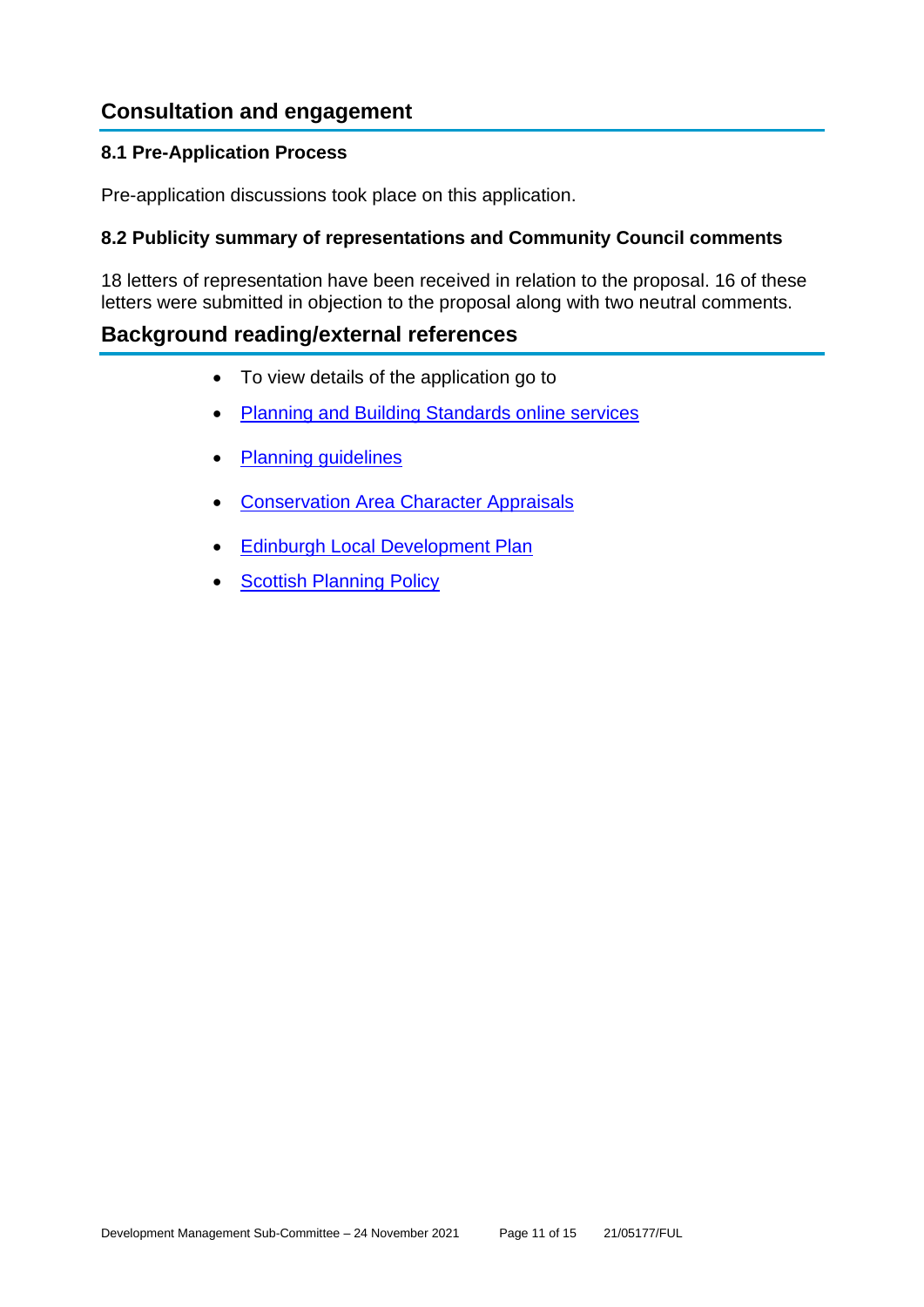| <b>Statutory Development</b><br><b>Plan Provision</b> | Edinburgh Local Development Plan. |
|-------------------------------------------------------|-----------------------------------|
| Date registered                                       | 4 October 2021                    |
| <b>Drawing numbers/Scheme</b>                         | $01 - 06$                         |
|                                                       | Scheme 1                          |

**David Givan** Chief Planning Officer PLACE The City of Edinburgh Council

Contact: Sonia Macdonald, Planning Officer E-mail:sonia.macdonald@edinburgh.gov.uk

#### **Links - Policies**

#### **Relevant Policies:**

#### **Relevant Government Guidance on Historic Environment.**

Planning Advice Note 71 on Conservation Area Management recognises conservation areas need to adapt and develop in response to the modern-day needs and aspirations of living and working communities.

Managing Change in the Historic Environment: Setting sets out Government guidance on the principles that apply to developments affecting the setting of historic assets or places.

#### **Relevant policies of the Local Development Plan.**

LDP Policy Env 1 (World Heritage Site) protects the quality of the World Heritage Site and its setting.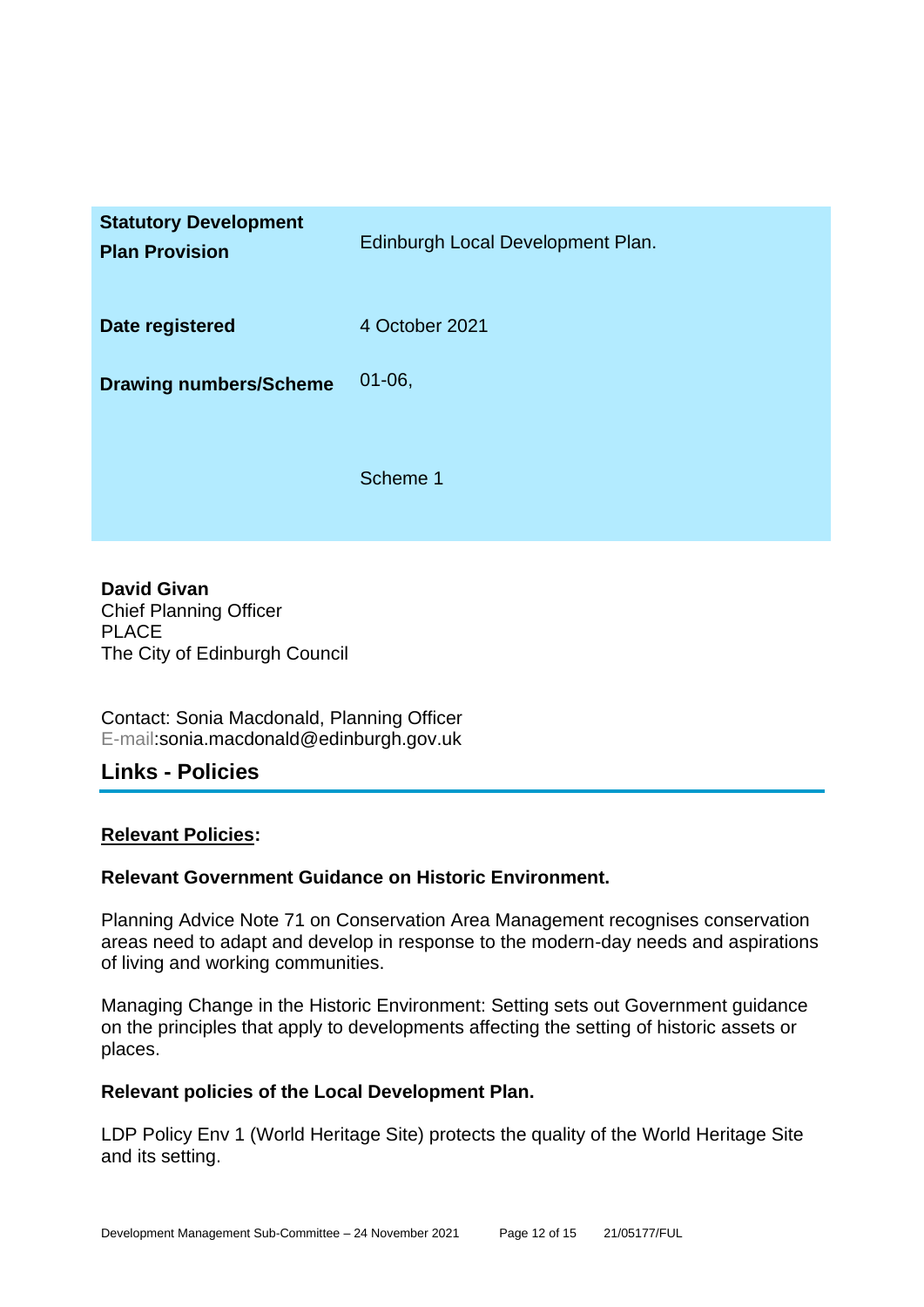LDP Policy Env 3 (Listed Buildings - Setting) identifies the circumstances in which development within the curtilage or affecting the setting of a listed building will be permitted.

LDP Policy Env 6 (Conservation Areas - Development) sets out criteria for assessing development in a conservation area.

**The New Town Conservation Area Character Appraisal** states that the area is typified by the formal plan layout, spacious stone built terraces, broad streets and an overall classical elegance. The buildings are of a generally consistent three storey and basement scale, with some four storey corner and central pavilions.

LDP Policy Des 5 (Development Design - Amenity) sets criteria for assessing amenity.

LDP Policy Ret 7 (Entertainment and Leisure Developments - Preferred Locations) identifies the City Centre, at Leith and Granton Waterfront and town centres as the preferred locations for entertainment and leisure developments.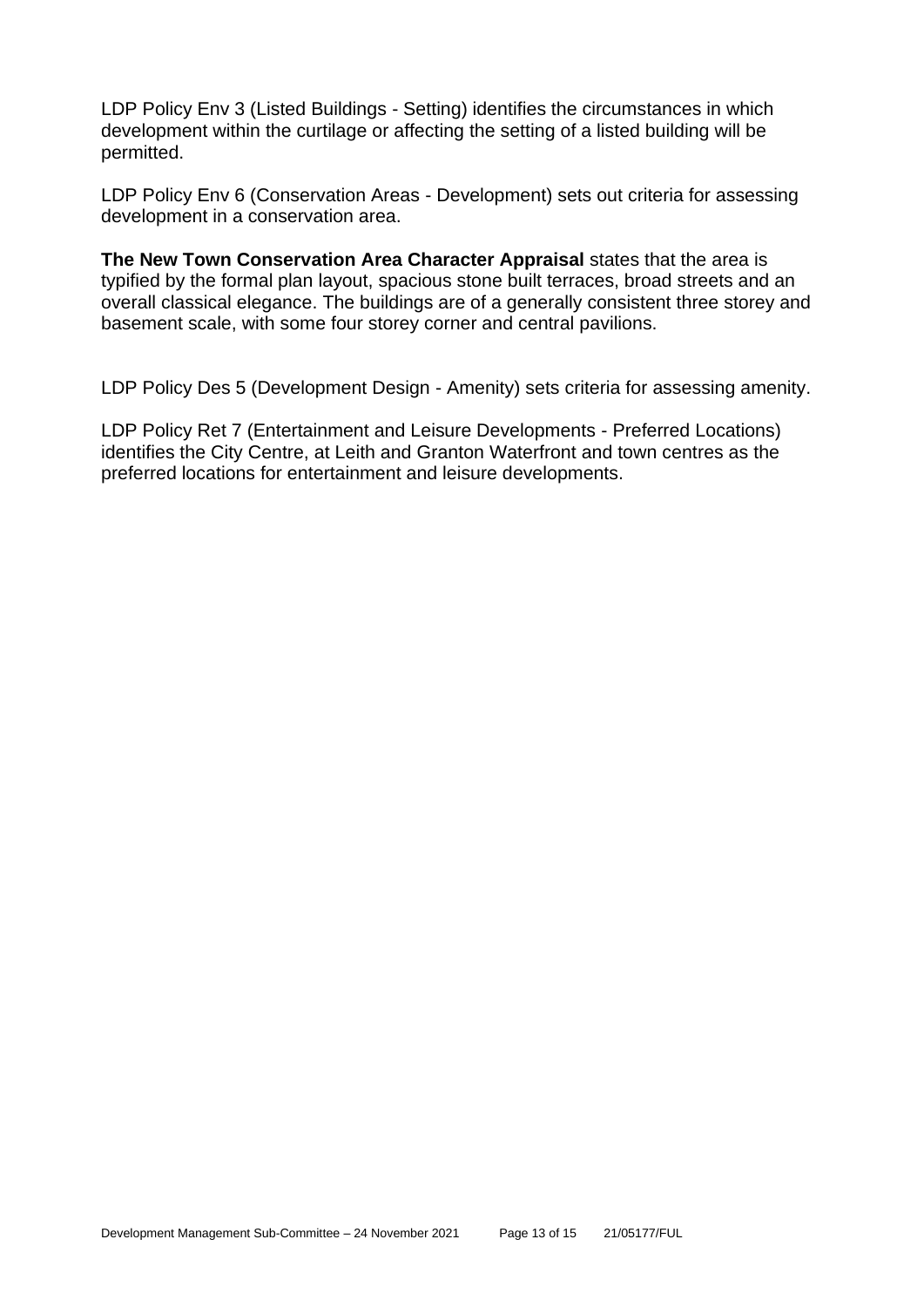# **Appendix 1**

**Application for Planning Permission 21/05177/FUL At Proposed Festival Event Space At, St James Square, Edinburgh Use of St James Square as a festive events space, including erection of temporary structures, stage, enclosures and other associated works. Permission sought for four years (2021/22, 2022/23, 2023/24 and 2024/25).**

#### **Consultations**

#### **Flood Prevention response**

*We have no major concerns about this application given its temporary nature. This application can proceed to determination, with no comments from CEC Flood Prevention.*

#### **Environmental Protection response**

*Environmental Protection are very concerned about this application due to the amplified music / vocals and potential customer noise (unamplified voices) impacting on the amenity of nearby noise-sensitive receptors.* 

*It is very difficult to mitigate amplified music and vocals in these circumstances (outdoors, often live music) and to mitigate unamplified vocals. However, the applicants may wish to commission a Noise Impact Assessment to demonstrate that, they could operate without a detrimental impact on nearby residential amenity.*

*Would planning also consider a more limited consent (e.g. granting for one year to review noise levels/ complaints)?*